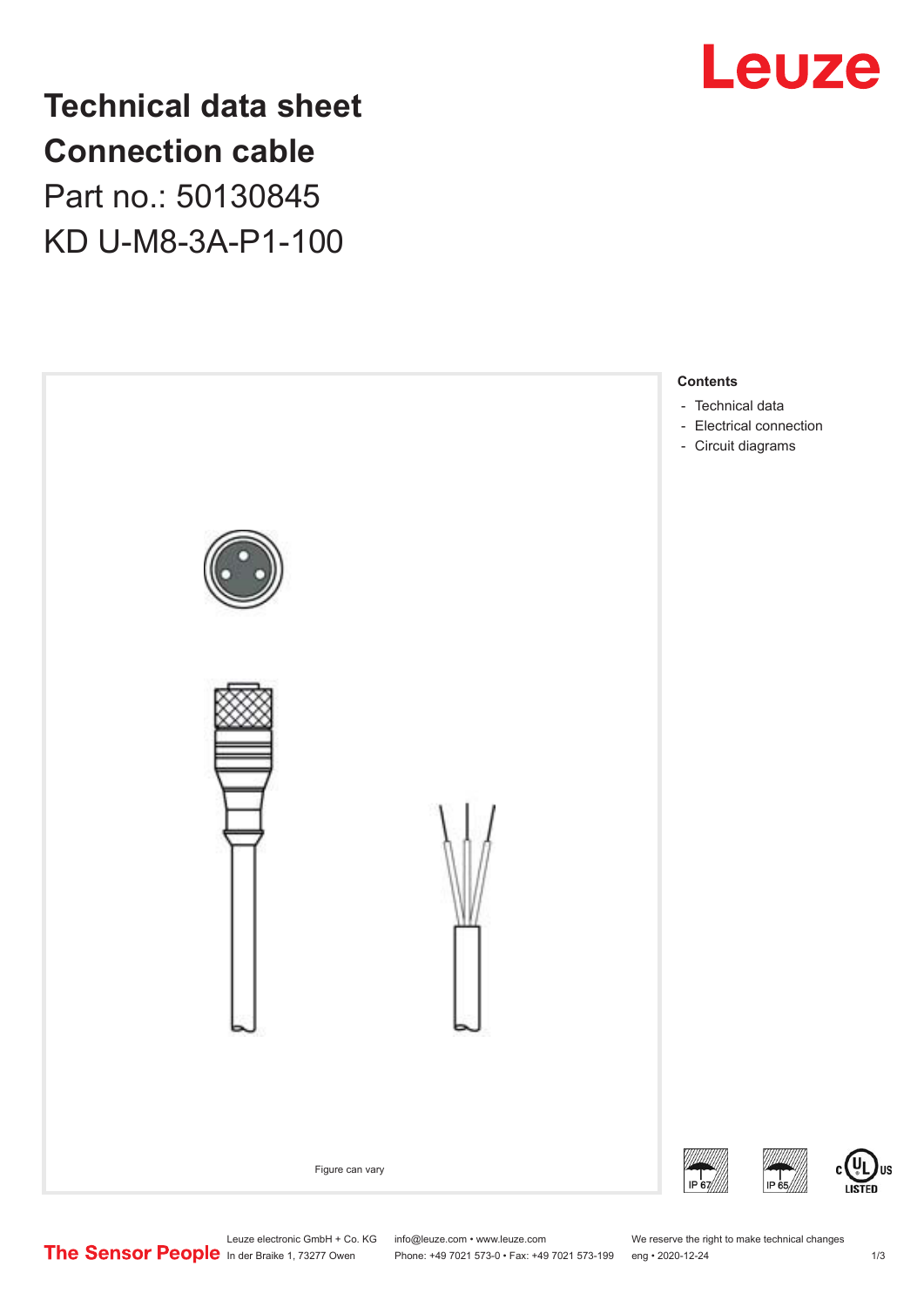## <span id="page-1-0"></span>**Technical data**

### **Electrical data**

**Performance data Operating voltage** 50 V AC / 60 V DC

#### **Connection**

| <b>Connection 1</b>               |                                                                                                                                                                                                                                |
|-----------------------------------|--------------------------------------------------------------------------------------------------------------------------------------------------------------------------------------------------------------------------------|
| <b>Type of connection</b>         | Connector                                                                                                                                                                                                                      |
| <b>Thread size</b>                | M <sub>8</sub>                                                                                                                                                                                                                 |
| <b>Type</b>                       | Female                                                                                                                                                                                                                         |
| Handle body material              | <b>PUR</b>                                                                                                                                                                                                                     |
| No. of pins                       | $3 - pin$                                                                                                                                                                                                                      |
| Version                           | Axial                                                                                                                                                                                                                          |
| Lock                              | Screw fitting, nickel-plated diecast zinc,<br>recommended torque 0.6 Nm, self-<br>locking                                                                                                                                      |
| <b>Connection 2</b>               |                                                                                                                                                                                                                                |
| <b>Type of connection</b>         | Open end                                                                                                                                                                                                                       |
| <b>Cable properties</b>           |                                                                                                                                                                                                                                |
| <b>Number of conductors</b>       | 3 Piece(s)                                                                                                                                                                                                                     |
| Wire cross section                | $0.25$ mm <sup>2</sup>                                                                                                                                                                                                         |
| <b>AWG</b>                        | 24                                                                                                                                                                                                                             |
| Sheathing color                   | <b>Black</b>                                                                                                                                                                                                                   |
| <b>Shielded</b>                   | N <sub>0</sub>                                                                                                                                                                                                                 |
| Silicone-free                     | Yes                                                                                                                                                                                                                            |
| Cable design                      | Connection cable (open on one end)                                                                                                                                                                                             |
| Cable diameter (external)         | $4.3 \text{ mm}$                                                                                                                                                                                                               |
| Cable length                      | 10,000 mm                                                                                                                                                                                                                      |
| <b>Sheathing material</b>         | <b>PUR</b>                                                                                                                                                                                                                     |
| <b>Wire insulation</b>            | <b>PUR</b>                                                                                                                                                                                                                     |
| <b>Traverse rate</b>              | Max. 3.3 m/s with horiz. traverse path of<br>5m and and max, acceleration of 5m/s <sup>2</sup>                                                                                                                                 |
| Suitability for drag chains       | Yes                                                                                                                                                                                                                            |
| Properties of the outer sheathing | Free of CFC, cadmium, silicone, halogen<br>and lead, matt, low-adhesion, abrasion-<br>resistant, easily machine-processable                                                                                                    |
| Resistance of the outer sheathing | Hydrolysis and microbe resistant, good<br>oil, gasoline and chemical resistance in<br>accordance with VDE 0472 part 803 test<br>B, flame retardant in accordance with UL<br>1581 VW1 / CSA FT1 / IEC 60332-1.<br>IEC 60332-2-2 |
| <b>Torsion suitability</b>        | ±180° / m (max. 2 mio. cycles with 35<br>cycles / min)                                                                                                                                                                         |

### **Mechanical data**

| <b>Width across flats</b>                                       | 9 <sub>mm</sub>          |
|-----------------------------------------------------------------|--------------------------|
| <b>Bending cycles</b>                                           | 5,000,000 Piece(s)       |
| Bending radius, flexible laying, min.                           | Min. 10 x cable diameter |
| Bending radius, stationary laying, min. Min. 5 x cable diameter |                          |
| <b>Environmental data</b>                                       |                          |
| Ambient temperature, operation,<br>flexible use                 | $-2580 °C$               |
| Ambient temperature, operation,<br>stationary use               | $-4080 °C$               |
| <b>Certifications</b>                                           |                          |
| Degree of protection                                            | IP 65                    |
|                                                                 | <b>IP67</b>              |
| <b>Certifications</b>                                           | c UL US                  |
|                                                                 |                          |
| <b>Classification</b>                                           |                          |
| <b>Customs tariff number</b>                                    | 85444290                 |
| eCl@ss 5.1.4                                                    | 27279201                 |
| eCl@ss 8.0                                                      | 27279218                 |
| eCl@ss 9.0                                                      | 27060311                 |
| eCl@ss 10.0                                                     | 27060311                 |
| eCl@ss 11.0                                                     | 27060311                 |
| <b>ETIM 5.0</b>                                                 | EC001855                 |
| <b>ETIM 6.0</b>                                                 | EC001855                 |

**Leuze** 

# **Electrical connection**

**Connection 1**

| Type of connection   | Connector                                                                             |
|----------------------|---------------------------------------------------------------------------------------|
| <b>Thread size</b>   | M <sub>8</sub>                                                                        |
| Type                 | Female                                                                                |
| Handle body material | <b>PUR</b>                                                                            |
| No. of pins          | $3 - pin$                                                                             |
| <b>Version</b>       | Axial                                                                                 |
| Lock                 | Screw fitting, nickel-plated diecast zinc, recommended<br>torque 0.6 Nm, self-locking |